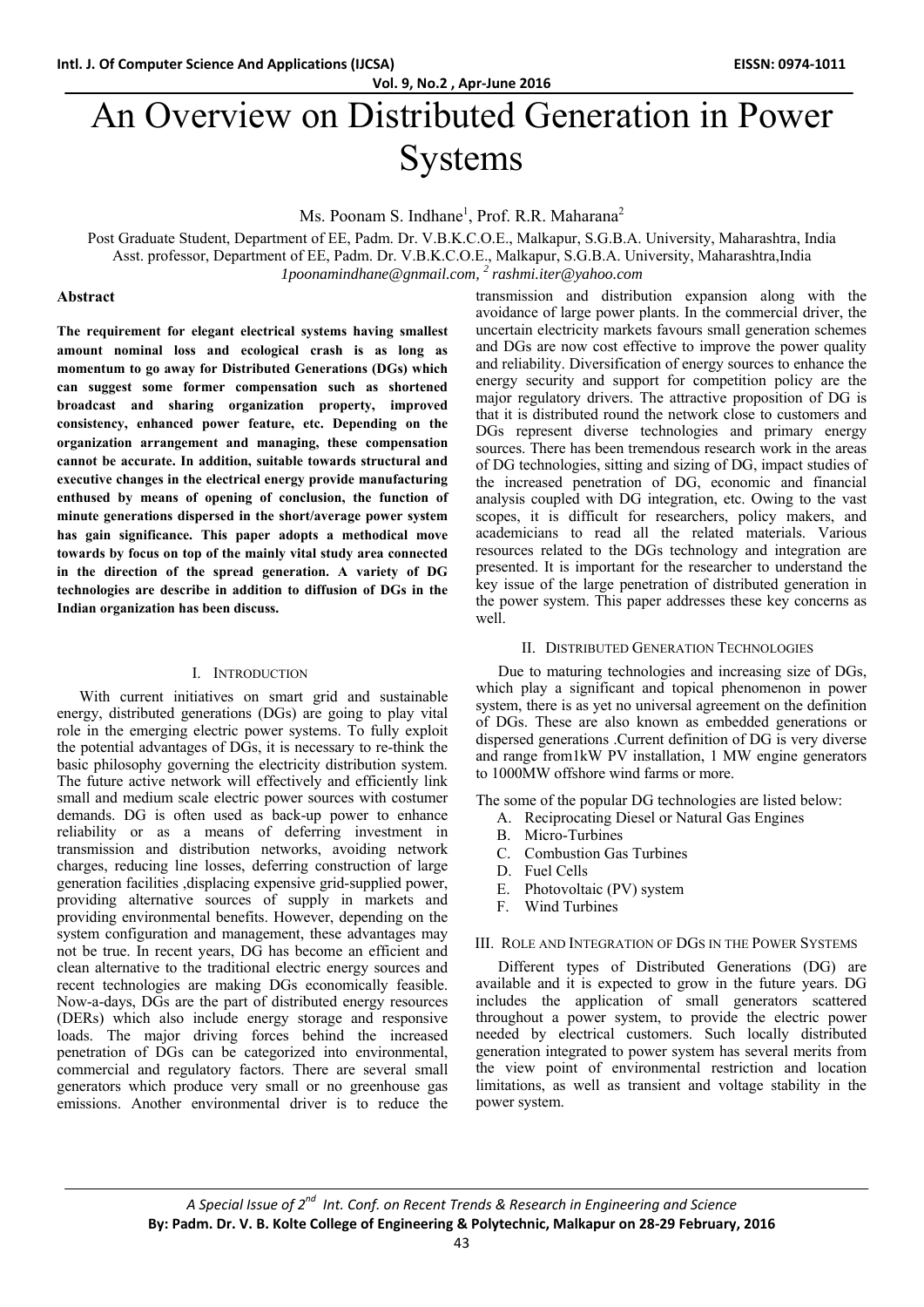# **Vol. 9, No.2 , Apr‐June 2016**

# IV. DISTRIBUTED GENERATIONS IN INDIA

The Government of India has taken several measures including fiscal and financial incentives, preferential tariff for the promotion and proper use of renewable energy systems/devices in the country. Significant achievements have been made, with the establishment of over 13700 MW gridinteractive renewable power generation capacities, which is about 9% of the total installed capacity in the country. Of this, about 6795 MW capacity has been added during the 10th Plan, i.e., 2002-07 against the plan target of 3075MW. In addition, over 5.5×106 off-grid/ decentralized renewable energy systems/devices, mainly biogas plants

and solar photovoltaic lighting systems, have been deployed for provision of basic energy needs of cooking and lighting in rural households. There are difficulties in the exploration of renewable energy sources in the country. The major constraints faced in this field are inherent intermittent nature of renewable energy sources leading to low capacity utilization factors ranging from about 17% to 70%, depending on resource and location, grid synchronization limitations on account of intermittent nature of supply, relatively higher capital investment compared to conventional power projects; and requirement of preferential tariffs apart from other fiscal and/or financial concessions to make investment in renewable power a commercially attractive proposition. **Table** represents the various DGs options in India.

| TABLE I. | SUMMARY OF DG OPTIONS IN INDIA |  |
|----------|--------------------------------|--|
|          |                                |  |

| <b>DG</b> options                          | Type      | <b>Technology</b> | Capaci                                                   |
|--------------------------------------------|-----------|-------------------|----------------------------------------------------------|
|                                            |           | status            | ty                                                       |
|                                            |           |                   | factor                                                   |
| Diesel                                     | NR.       | C,I               | N                                                        |
| Gas engine                                 | NR.       | C,I               | N                                                        |
| Micro turbine<br>fuelled by natural<br>gas | NR.       | D                 | N                                                        |
| Fuel cell fuelled by<br>natural gas        | <b>NR</b> | D                 | N                                                        |
| Wind turbines                              | R         | C,I               | 13%<br>Avg<br>Max<br>30-38%                              |
| <b>PV</b>                                  | R         | C,I               | Max<br>25%                                               |
| Biomass gasifier                           | R         | $\overline{C}$    | N                                                        |
| Gas Engine                                 | R         | Gasifier-I        |                                                          |
| <b>Biomass Cogen</b>                       | R         | C,I               | $\frac{0}{0}$<br>50<br>Higher<br>if aux.<br>Fuel<br>used |

NR-Non Renewable; I-Indigenous; R-Renewable; D-Demonstration, C-Commercially available technology; N- Not constrained by the supply.

# *A. Wind Energy*

India ranks fifth amongst the wind-energy producing countries of the world after Germany, Spain, USA and China. Estimated potential is around 45000 MW at 50 m above ground level. Wind farms have been installed in more than 9 States. More than 95% of installed capacity belongs to private sector in seven States. A good number of wind turbine manufacturers are active in India and producing Wind Electric the world has to grapple with.

# *B. Solar Energy*

India receives solar energy equivalent to over 5,000 trillion kWh per year. The daily average solar energy incident varies from 4 - 7 kWh per square meter of the receiving area depending upon the location. A target of 50 MW has been set for solar power generation during the eleventh five year plan, which is likely to be achieved. A total of 33 grid interactive solar photovoltaic power plants have been installed in the country with financial support from the Government. These plants, with aggregate capacity of 2.12 MW, are estimated to generate about 2.55×106 kWh of electricity in a year. In addition, around 1.45×106 decentralized off-grid solar photo voltaic systems aggregating to about 125 MW capacities have been installed in the country, which is capable of generating about 150×106 kWh in a year. Further, a collector area of about 2.15×106 square meters has been installed for solar water heating applications. Typically, a solar water heating system with 2 square meters of collector area can generate energy equivalent to up to 1500 kWh of electricity when the system is used for about 300 days in a year.

# *C. Biomass*

A target for addition of 1700 MW capacity, consisting of 500 MW of biomass power projects and 1200 MW of biogases cogeneration projects has been proposed during XI plan period i.e. up to 2012. A cumulative biomass power potential of about 18,000 MW from the surplus of agro residues have been estimated in the country. The States of Andhra Pradesh, Assam, Bihar, Chhattisgarh, Gujarat, Haryana, Himachal Pradesh, Karnataka, Kerala, Madhya Pradesh, Maharashtra, Orissa, Punjab, Rajasthan, Tamil Nadu, Uttar -Pradesh and West Bengal are having potential for setting up biomass based power projects of 100 MW or above. The biomass power potential in the identified districts of the above States ranges from 10 MW to 100 MW. Sugar mills having crushing capacity of 2500 tons of cane crushed per day in the States have an estimated potential of about 5000 MW surplus power generation through optimum biogases based cogeneration.

#### *D. Small Hydro Power*

Six hundred eight small hydro power projects (up to 25 MW capacities) with an aggregate capacity of 2015 MW have been set up in the country. The annual estimated generation from these projects is 4028×106 kWh per year. A target of adding 1400 MW from small hydro power has been planned during the 11th Five Year Plan.

#### V. KEY ISSUES IN DGS INTEGRATION TO POWER SYSTEMS

DG offers several advantages such as (i) increased voltage support, reliability, price elasticity, efficiency and an ciliary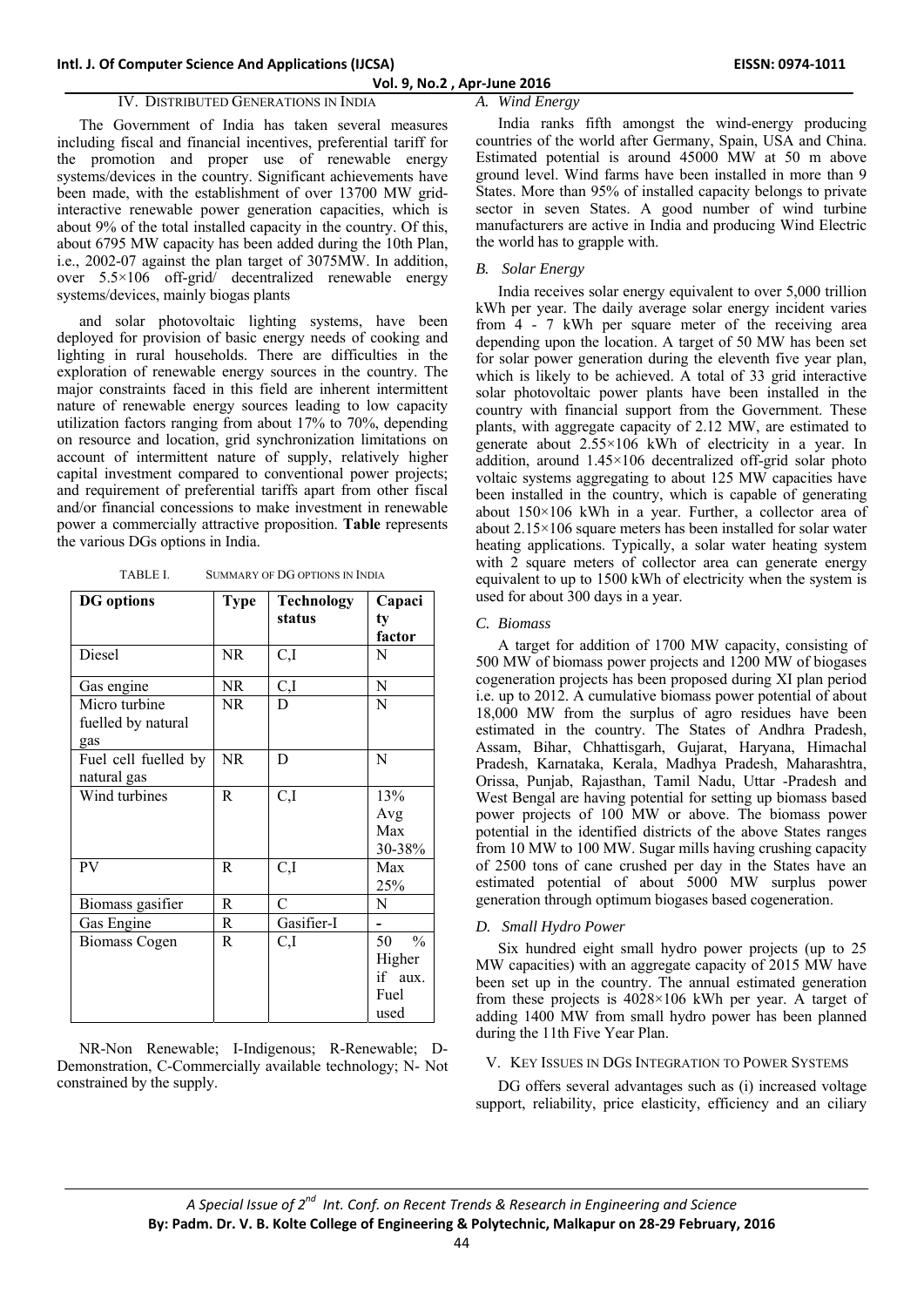service provisions (ii) Reduced emission, security risk, market power, cost of electricity, system energy loss, T&D requirements. However, there are several important and key issues, and challenges in the integration of DGs in the power systems.

# *A. Operation and Control*

DG output is varied according to the local load variation. DG power output can also be controlled independently of the local loading of the area. This control mode is implemented if DG operation follows price signal, which might or might not correspond to the local load variations, or DG follows the availability of natural resources, like solar or wind power. In this case, DG might adversely affect the voltage control functionality of the network by increasing the variations between the maximum and minimum voltage level, compared to a situation when DG is not available. Since the minimum voltage level could remain (usually at a high load, no DG situation) but the maximum voltage level could increase, e.g. in low load situations with DG operating at maximum production and at a unity power factor. Generally speaking, DG can provide some challenges to the traditional voltage, frequency and power control. Due to large penetration of DG, there is risk of control and stability issues. If a circuit breaker in a distribution system opens, it could results in an islanding of a DG unit. If the loss-of-mains is not detected by the DG unit, for example due to insufficient fault current, the DG unit will continue to operate. If the DG unit is able to match active and reactive power of the load in the islanded system precisely, then the islanded system could continue to operate without any problem. It is, however, very unrealistic that DG will exactly match the load in the system during the time the circuit breaker opens, hence large frequency or voltage variations will occur when the DG unit tries to supply load. Hence, most interconnection rules require a loss of- main detection system which automatically disconnects the DG unit in case of a loss of main and the unit remains disconnect until the grid is restored.

# *B. Optimal Location*

There are several methods available for suggesting the optimal location of DGs for various objectives. Based on the priorities of the objectives, analytical hierarchical process is used to suggest the best location of DGs. The suggested methods are good enough for the present condition of the power system which is keep on changing due to various reasons such as expansion of the network, load concentration, structural and regulatory changes, etc. The optimal location may not be optimal after years. Moreover, with growing penetration level of DGs, optimal locations keep on changing and a new coordinated planning study is required to find optimal location. Availability of fuel supply system in future will also affect the optimal location of DGs.

# *C. Modelling Issues*

When the penetration level increases a certain threshold, it will no longer be appropriate to model static loads characterized by the amount of active and reactive power being consumed. The importance of the modelling of the new DG technologies has already been realized by the researchers and

engineers and resulted in a number of scientific articles reporting the development of dynamic models of fuel cell systems, micro turbines, doubly fed induction machines, and generic loads .Depending on the dynamical phenomena of interest, various models can be used in the analysis and simulations. For dynamic or transient stability study, it is extremely important to have models of the system reflecting the main dynamical features of the system with reasonable accuracy. This implies that the owners of DG should make all relevant technical characteristics of DG available. Here, not only the static characteristics of the DG units are important, but also the characteristics of the main controls such as the governor, voltage regulator, and excitation system of a synchronous generator, etc. should be available.

# *D. Protection System Requirements*

Depending on the characteristics of DG (its rated power, technology used, mode of operation), the location of DG and network configuration, the impact of DG on the over current protection may vary. This clearly indicates that DG will certainly impact the protection scheme of the distribution grid. If the protection system of DG units is able to detect the fault and rapidly disconnect from the network, DG will not interfere with the normal operation of the protection system. Most interconnection standards, therefore, require disconnection of DG if a fault occurs. Nowadays, more and more distribution networks are automated and equipped with SCADA systems. The protection scheme must be properly coordinated and designed.

# *E. Change of Short Circuit Capacity*

The installation of new distributed generators in the distribution networks potentially increases the level of short circuit capacity (SCC). Although sometimes, it is desirable to have a high SCC, e.g., at the point of connection of the inverter of a line commutated HVDC station or in the presence of large loads with rapidly varying demands, in general the increase of the SCC potentially indicates a problem.

# *F. Power Quality*

Different DGs have different characteristics and thus create different power quality issue. The effect of increasing the network fault level by adding generation often leads to improved power quality. A notable exception is that a single large DG, e.g. a wind turbine, on a weak network may lead to power quality problems particularly during starting and stopping. Excessive use of power electronics devices and modern controls introduces the power quality problems and moreover, these devices are very prone to power quality problems.

# *G. Stability*

Traditionally, distribution network design did not need to consider issues of stability as the network was passive and radial, and remained stable under most circumstances provided the transmission network was itself stable. However, this is likely to change as the penetration of these schemes increases and their contribution to network security becomes greater. The areas that need to be considered include transient (first swing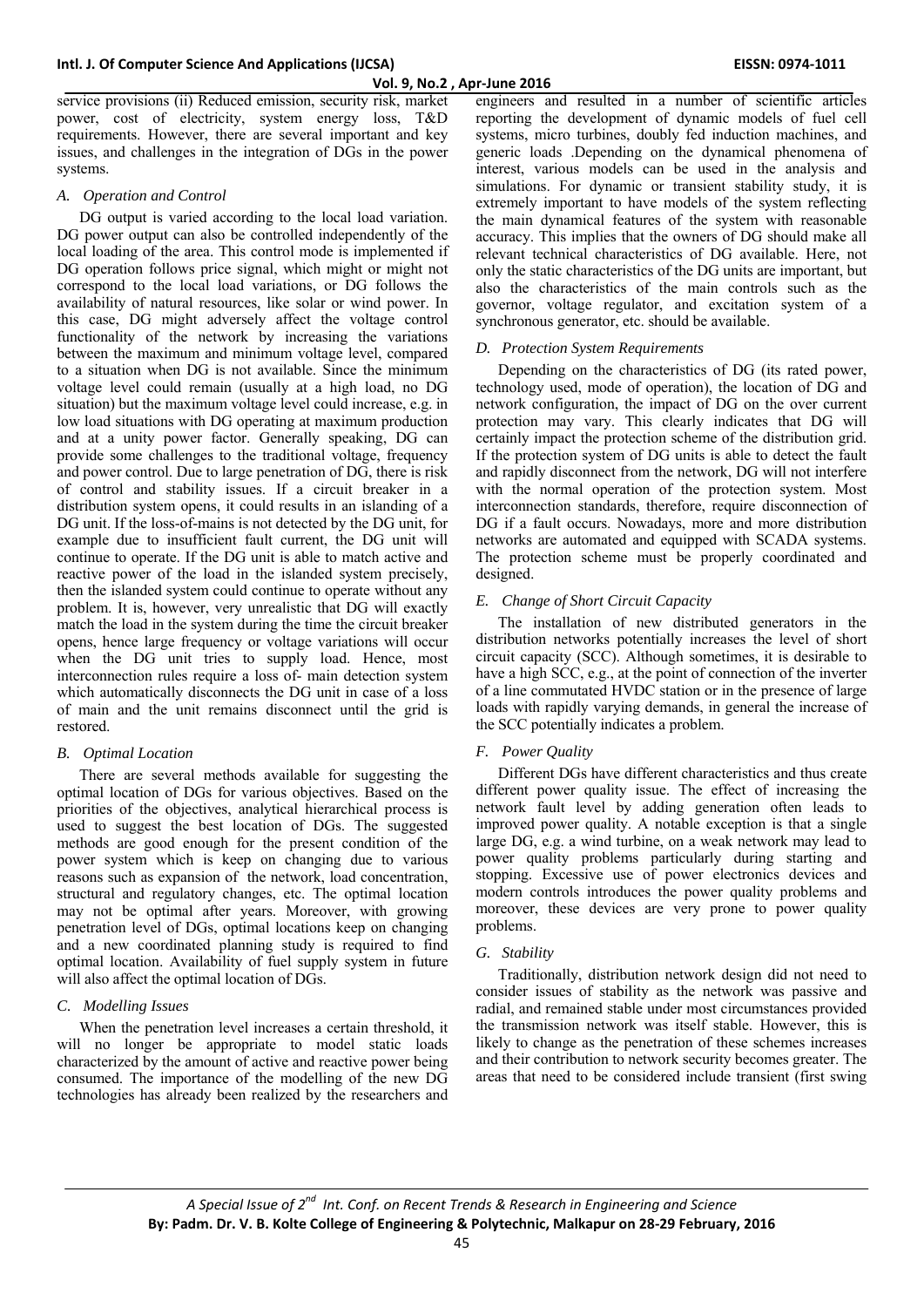stability) as well as long-term dynamic stability and voltage collapse.

# *H. 4.8 Commercial Issues*

In order to support the development of active distribution networks and extract corresponding benefits associated with connecting increased amount of DG, new commercial arrangements need to be developed. Generally, three approaches are possible:

- (i) to recover the cost of implementing active management directly through the price control mechanism (increasing the amount of recoverable capital and operating expenditure associated with active management);
- (ii) to establish an incentive scheme that would reward companies for Connecting DG
- (iii) to establish a market mechanism, outside of the regulatory framework, which would create a commercial environment for the development of active networks.

# *I. Regulatory Issues*

In the absence of a clear policy and associated regulatory instruments on the treatment of DGs, it is very likely that this type of generation may to thrive. In order to foster the required changes, there is a clear need to develop and articulate appropriate policies that support the integration of DG into distribution networks. An appropriate regulatory policy of Government should be required for future growth of DGs.

# *J. Role in New Market Regime*

DG does not only displace the energy produced by central generation but also the associated flexibility and capacity. DGs can play vital role in the electricity markets emerging all over the world. Depending on the market structure where these are install, DGs can participant in the energy markets (day-ahead, hour ahead or real time, if exist) and can be used to provide ancillary services (AS) so as to improve the economic viability of some DG projects. Several technical and regulatory/policy constraints may be faced by the DGs.

# *K. Economic Factors*

Due to developing technologies of distributed generators, the major risk to the existing and the upcoming DGs is to economically sustain in the future. The agreement for supply future load and government commitment for their survival are their concerns. It is expected that DGs should get reasonable return from the market so that more expansion can be sought.

# *L. Unbalancing*

Various DGs, which supply to the network in single-phase, are available. If it exists, the unbalancing of the system will occur and it should not increase beyond the permissible limit. Moreover, operation of DGs suffers with the unbalancing of loads in the phases. Their performance deteriorates due to unbalancing.

# *M. Demand Response Effect*

Electricity market exists in several countries and demand response is encouraged for better economics of the electricity

market and customers. These demand responses may not be very beneficial to the DGs as they may lose revenue due to demand response.

# VI. CONCLUSIONS

This paper gives the information of the distributed power generation technology. The different DGs power system in India is described in this paper. The status technology  $\&$ capacity factor of different DGs are shown in this paper. Some methods are available for suggestion the location of DGs. Based on the priorities of the objective, analytical process is used to give the suggestion of gow location of DGs. Due to initial technologies of distributed generators, the main hazard to the active and the future DGs is to inexpensively maintain in the future.

#### **REFERANCES**

- [1] Ackermann, T., Anderson, G., Söder, L., "Distributed generation: a definition," *Electric Power Systems Research,* 57, 195–204 (2001).
- Hadisaid, N., Canard, J. F., Dumas, F., "Dispersed generation impact on distribution networks," *IEEE Trans. Computer App in Power*, 12 (12), 22-28 (1999).
- [3] Nfah, E.M., Ngundam, J.M., "Modeling of wind/diesel/ battery hybrid power systems for far North Cameroon," *Energy Conv. and Management*, 49, 1295–1301(2008).
- [4] Chun-Lung Chen, Sheng-Chuan Hsieh, Tsung-Ying Lee and Chia-Liang Lu, "Optimal integration of wind farms to isolated wind-diesel energy system," *Energy Conversion and Management*, 49, 1506–1516 (2008).
- [5] Timothy M. Weis and Adrian Ilinca, "The utility of energy storage to improve the economics of wind–diesel power plants in Canada," *Renewable Energy*, 33, 1544– 1557(2008).
- [6] Zhu, Y., Tomsovic, K., "Development of models for analyzing the load following performance of micro turbines and fuel cells," *Electric Power Systems Research*, 62, 1–11 (2002).
- [7] Hu*,* X. Zhao*,* Xu Cai and J. Shang, "Simulation of a hybrid wind and gas turbine system," *DRPT2008 Nanjing China*, 6-9 April 2008, 2482- 2486(2008).
- [8] Sekhon, R., Bassily, H., Wagner, J., Gaddis, J., "Stationary gas turbines – A real time dynamic model with experimental validation," *2006 American Control Conference Minneapolis, Minnesota,* June 14-16, 2006,
- [9] Brian Cook, "An Introduction to Fuel Cells and Hydrogen Technology", Heliocetris, Canada(2002).
- [10] www.fuelcell knowledge.org.
- [11] www.fuel cells.org.
- [12] Hernández, J.C., Medina, A., Jurado, F., "Optimal allocation and sizing for profitability and voltage enhancement of PV systems on feeders, *Renewable Energy*, 32, 1768–1789(2007).
- [13] Hilloowala, R. M., Sharaf, A. M., "A rule-based fuzzy fontroller for a PWM inverter in photo-voltaic energyconversion scheme," *IEEE Industry Application Society Annual Meeting*, 1, 762-769 (1992).
- [14] Saha, S., Sundersingh, V. P., "Novel grid-connected photovoltaic inverter," *IEE Proc.-Gener. Transm. And Distrib.*, 143(2), 219- 224(1996).
- [15] Yoo, J. H., Gho, J. S., Choe, G. H., "Analysis and control of PWM converter with V-I output characteristics of solar cell," *IEEE International Symposium on Industrial Electronics*, 2, 1049-1054 (2001).
- [16] Pecas Lopes, J.A., Hatziargyriou, N., Mutale, J., Djapic P., Jenkins, N., "Integrating distributed generation into electric power systems: A review